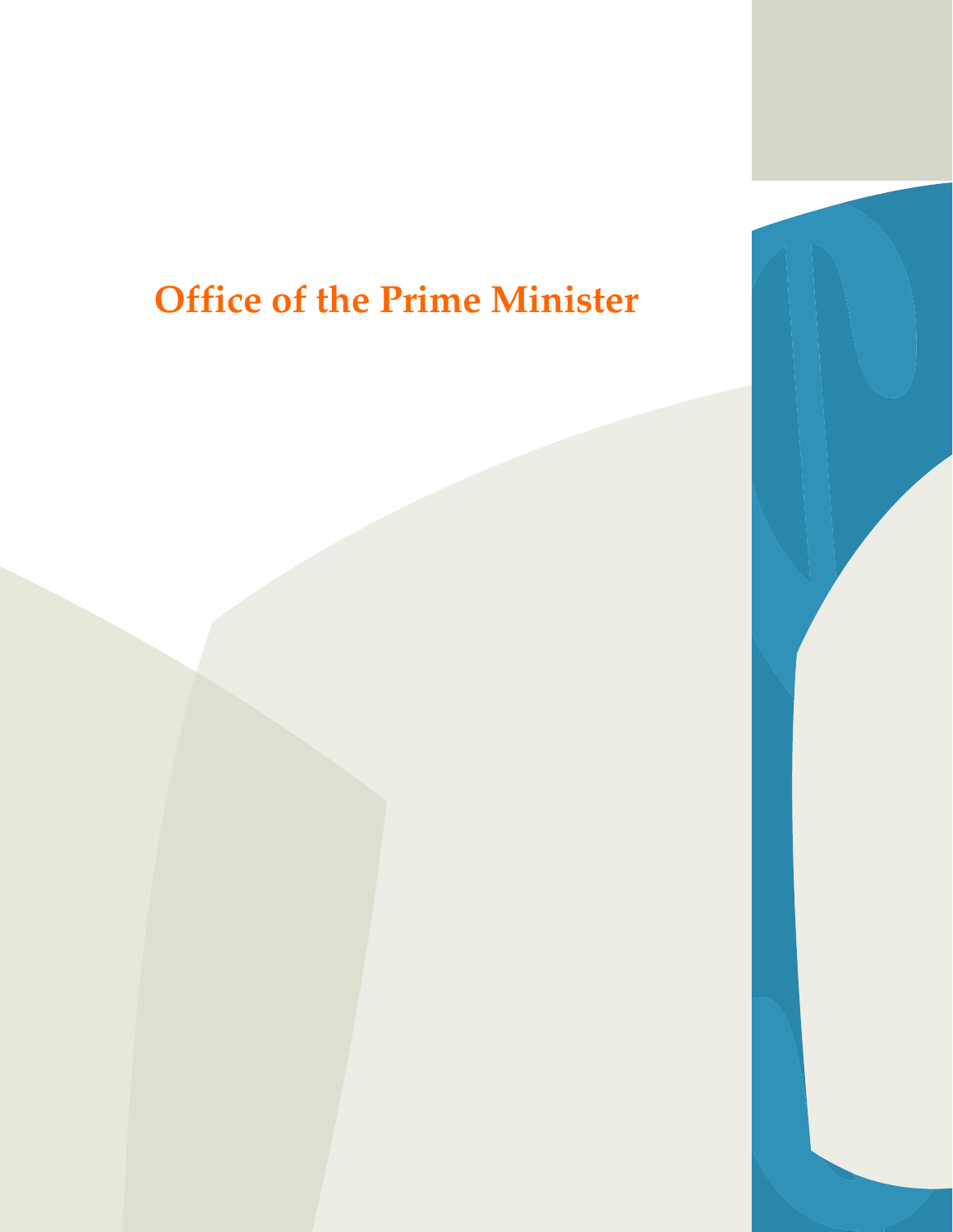# THE LOCAL GOVERNMENT REFORM

#### **THE DEPARTMENT'S INVOLVEMENT IN THE REFORM PROCESS**

The Department for Local Government's (DLG) major assignment during the year 2009 was its active input in the implementation of the Local Government Reform 2009. The DLG's input in the reform process included:

- Input in the setting up of the Local Government Reform Unit that was entrusted to carry out attendance at all consultation meetings and keeping of minutes as well as drawing up the report of all the proposals and recommendations received;
- Forwarding proposals for legal amendments and new legislation, new policies and practices in line with the local government reform report;
- The formulation and publication of a *Code of Good Practices for Local Government*, the *Malta Policy for Local Governance* and the formulation of a *Local and Regional Protocol for Elected Representatives* that is still in the consultation stage with the main stakeholders*;*
- Assistance in drawing up the final Reform Report, including the drawing up of maps of new Communities;
- Drafting of new and amendment legislation to reflect the local government reform proposals, including the drafting of the Act to amend the Local Councils Act (Act XVI of 2009) and other subsidiary legislation such as Twinning Regulations, Board of Petitions Regulations and Tender Regulations;
- Liaison with the Centre of Expertise of the Council of Europe for the setting up of a Working Group to discuss, design and implement Performance Indicators to measure the efficient, economic and effective performance of Local Councils in Malta and Gozo.

#### **NEW GRANT SCHEMES**

The Local Government Reform, that was initiated in May 2009, led to 2 important documents to put into effect the reform proposals: (a) the reform report titled "*Biex il-Kunsill Jag*ħ*ik l-Aqwa Servizz*" that includes over 120 measures for implementation; and (b) the enactment of the Act to Amend the Local Councils Act (Act No XVI of 2009) that introduced 50 new legislative amendments. By the end of 2009,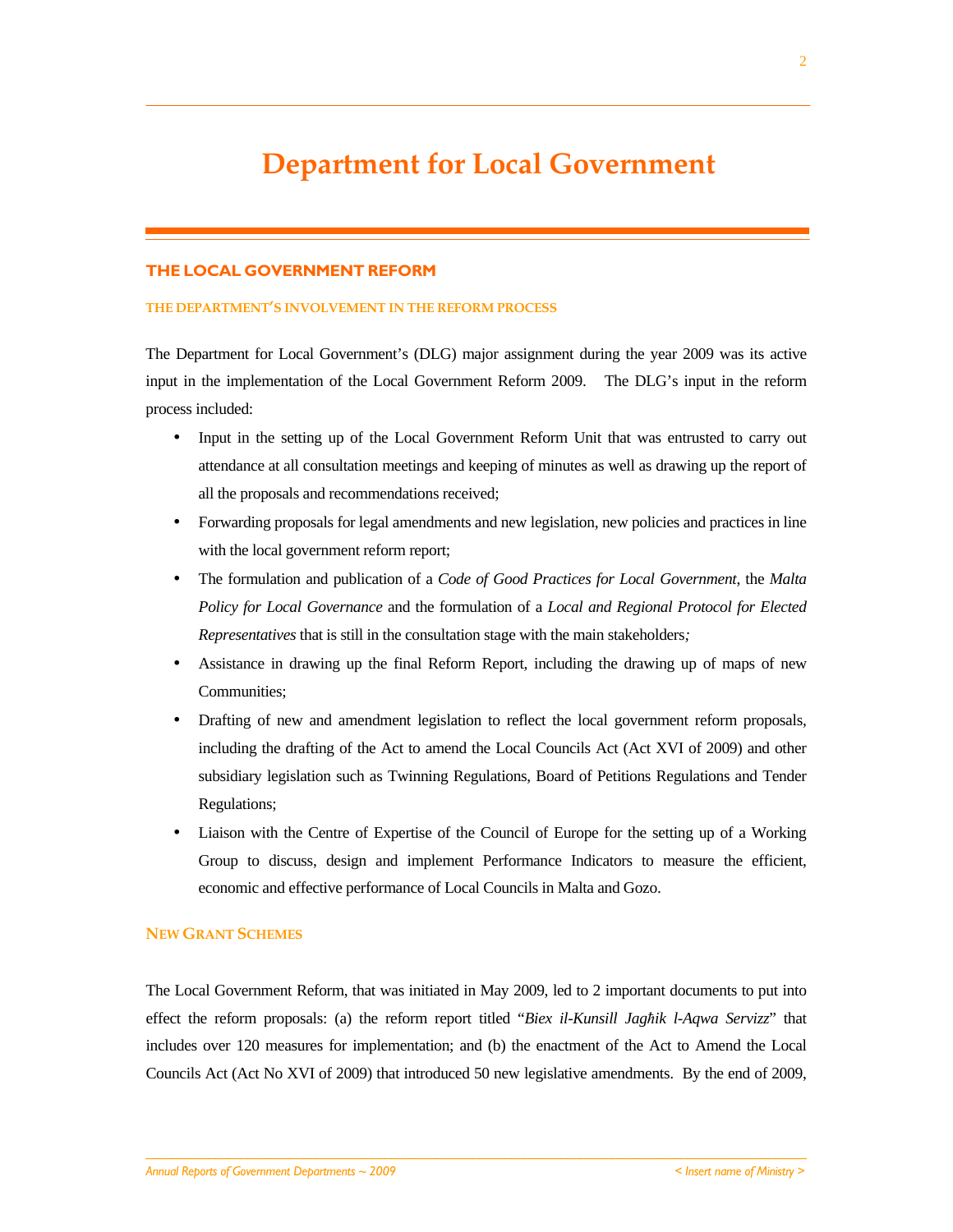approximately 75% of the proposals in the reform document and 90% of the legislative amendments were put into force.

During 2009, 11 earmarked Fund Schemes for Local Councils were launched. The Department was involved in the preparation, adjudication (through an official on the Adjudication Board) and payment of these schemes to the successful Councils. The schemes and the amounts allocated to each scheme are indicated in the table below.

| Premju Lokalitajiet Indaf -                       | € 200,000   |
|---------------------------------------------------|-------------|
| Special Funds for Localities with Special Needs - | € 565,000   |
| Special Funds Scheme -                            | € 250,000   |
| EU Co-Financing Fund Scheme -                     | € 303,000   |
| Sustainaible Development Strategy Study Scheme -  | € 75,000    |
| Accessibility Scheme -                            | € 155,000   |
| Sport Initiatives Scheme -                        | € 60,000    |
| Energy Saving Initiatives Scheme -                | € 315,000   |
| Cultural Activities Scheme -                      | € 141,500   |
| Local Enterprise u Green Challenge Awards         | €200,000    |
|                                                   |             |
| Total                                             | € 2.264.500 |

# **NEW LOCAL GOVERNMENT INITIATIVES AND POLICIES**

# **EXTENSION OF LOCAL COUNCILS' WORKING DAYS**

In line with the citizens' wishes as expressed during the local government reform consultation process, by means of a circular issued in July 2009, the general public was informed that as from 17 October 2009, all the Local Council administrative offices in Malta and Gozo were to open on Saturdays from 8.00 am to 11.30 am. This measure was introduced so that the public could lodge complaints, apply for permits or pay contravention fines or make other payments. It was also announced that this initiative was also aimed as a measure for Local Councils to deliver the best service to their citizens. From on the spot checks carried out by DLG officials on different days, it was ascertained that all Councils observed this new directive.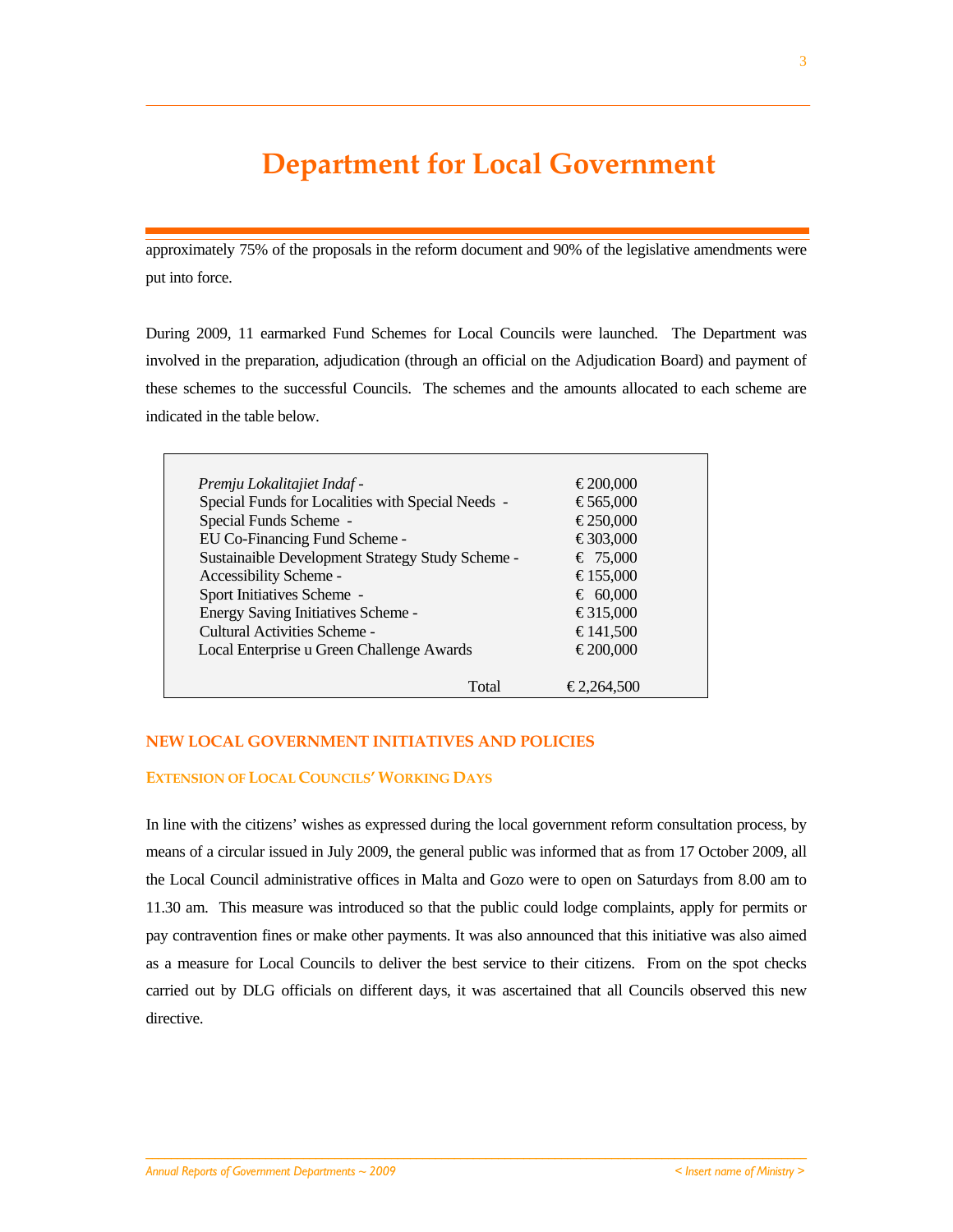#### **BANK GUARANTEES WITH RESPECT TO WORKS**

A circular issued to all Councils in mid 2009 made reference to the regulations on the environmental management and construction sites, whereby Councils were instructed not to demand any additional bank gurarantee from developers who had obtained a permit for development from the Malta Environment and Planning Authority (MEPA). The bank guarantee drawn up in favour of MEPA was sufficient to ensure the re-instatement of the road after the works were concluded, and that MEPA was obliged to consult the Council to ensure that the works were satisfactorily carried out before the bank guarantee could be lifted. If such re-instatement works were not satisfactorily carried out, these works would be carried out either by MEPA or the Council at the expense of the developer.

# **NEW ORGANIC WASTE TENDER DOCUMENT**

In April 2009, following long and thorough discussions held between all the stakeholders, a new Tender document for the collection and disposal of municipal organic waste was finalised. All Councils were informed to issue this new tender document when their current contract expired. The primary aim of this new document was to introduce new specifications with the aim of increasing existing standards and ensure a more efficient service to local citizens. The new contract document introduces new concepts, such as new adjudication procedure, the obligation of a work plan, and standards with respect to refuse collection vehicles.

# **CODE OF GOOD PRACTICES FOR LOCAL GOVERNMENT**

In June 2009, also in line with one of the proposals for the local government proposals, a 'Code of Good Practices for Local Government' was published and distributed to all Councillors. This code is aimed as guidelines to all Councillors by providing examples of good practice with respect to local governance. The code was published following consultations with various stakeholders as well as perusal of the Aberdeen Agenda (Commonwealth Local Government Forum) and other publications by the Council of Europe. The code, primarily aimed at assisting Councillors to provide the best service, includes guidelines with respect to: transparency in all spheres of operation, inclusivity of all spheres of society, integration and co-operation between Council members, ethical behaviour, accountable behaviour and the importance that all Council members be competent and innovative in their approach.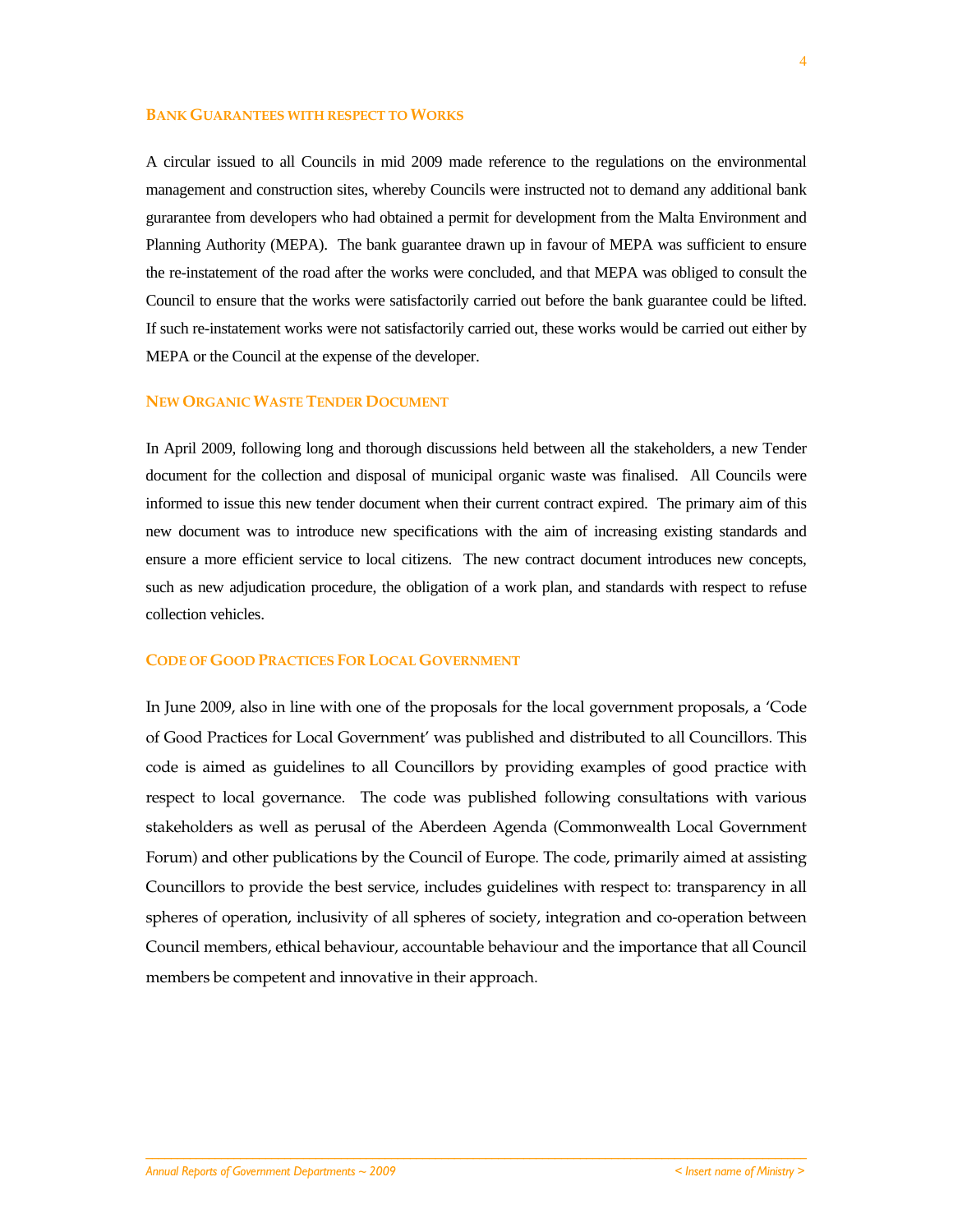# **LOCAL GOVERNMENT FINANCE**

# **LOCAL COUNCIL FINANCING**

Central government allocation to Local Councils for financial year  $2009/2010$  was of  $\in$  28.01 million, hat signifies an actual increase of  $\epsilon$  4.04 million over the previous financial year. As indicated earlier, a total of € 2.26 million were also allocated under various grant schemes. The total direct financial allocation to Local Councils for the year under review, therefore, amounted to  $\epsilon$  30.27 million.

Government also assists Councils through the secondment of government employees with Councils. During 2009, a total of 147 IPSL (former Dockyard) workers were assigned to Councils in Malta, whereas and additional 20 Government employees were assigned with Gozo Councils. Another 20 Ministry fro Resources and Rural Affairs employees are also assigned with Local Councils. The total number of Government employees assigned to Local Councils, thus, amounts to 187. Since the salaries and wages of these workers are borne by central government, this deployment of workers scheme effectively means that Councils are saving a total of approximately  $\epsilon$  2.8 million in wages. Of these, the Department for Local Government is responsible for the salaries of all the 20 employees assigned with Gozo Councils and part of the salaries of the IPSL workers.

The Department also provides assistance to the Local Councils Association (LCA) and to the Association of Local Council Executive Secretaries (ASKLM) as part of government's commitment to assist both associations. During 2009, the LCA was given an annual financial allocation of EUR 75,000 whereas the ASKLM was given an annual financial allocation of EUR 9,318.

The table below illustrates central government's direct financial allocation to Local Councils since the setting up of Local Councils in 1994.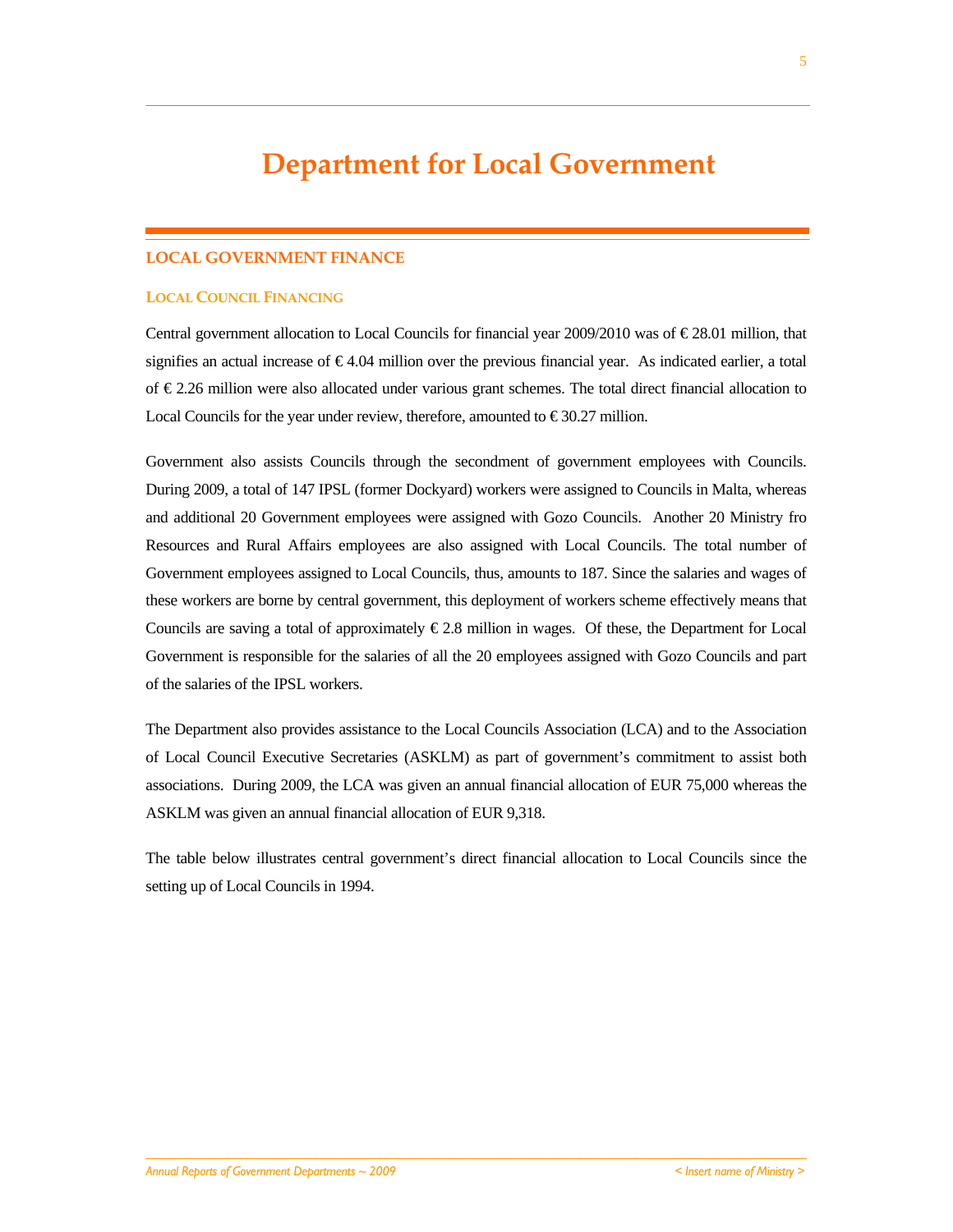**Central Government's Financial Allocation to Local Councils: 1994 - 2010** 

# **1. Direct Financial Allocation (Funding Formula):**

| <b>Financial Year</b>                            | Lm<br>mill.                                         | <b>Euro</b><br>mill. | <b>Euro</b><br>mill. |
|--------------------------------------------------|-----------------------------------------------------|----------------------|----------------------|
| 1994-95                                          | 4.5                                                 | 10.48                |                      |
| 1995-96                                          | 6.3                                                 | 14.68                |                      |
| 1996-97                                          | 6.25                                                | 14.56                |                      |
| 1997-98                                          | 8.75                                                | 20.38                |                      |
| 1998-99                                          | 5.831                                               | 13.58                |                      |
| 1999-00                                          | 6.5                                                 | 15.14                |                      |
| 2000-01                                          | 9.66                                                | 22.50                |                      |
| 2001-02                                          | 10.24                                               | 23.85                |                      |
| 2002-03                                          | 10.54                                               | 24.55                |                      |
| 2003-04                                          | 10.70                                               | 24.92                |                      |
| 2004-05                                          | 10.686                                              | 24.89                |                      |
| 2005-06                                          | 10.200                                              | 23.75                |                      |
| 2006-07                                          | 10.250                                              | 23.88                |                      |
| 2007-08                                          | 10.270                                              | 23.92                |                      |
| 2008-09                                          | $\blacksquare$                                      | 26.97                |                      |
| 2009-10                                          |                                                     | 27.01                |                      |
| 2010                                             |                                                     | 30.01                |                      |
| <b>Total Direct Allocation</b>                   |                                                     |                      | 365.07 mill.         |
| <b>Financial Year</b>                            | <b>Funds for Special Needs/Grant Schemes:</b><br>Lm | <b>Euro</b>          |                      |
|                                                  | mill.                                               | mill.                |                      |
|                                                  |                                                     |                      |                      |
| 1994/95                                          | 0.3                                                 | 0.70                 |                      |
| 1995/96                                          | 1.3                                                 | 3.03                 |                      |
| 1996/97                                          | 2.5                                                 | 5.82                 |                      |
| 1997/98                                          | 2.5                                                 | 5.82                 |                      |
| 1998/99                                          | 2.5                                                 | 5.82                 |                      |
| 1999/00                                          | 2.5                                                 | 5.82                 |                      |
| 2000/01                                          |                                                     |                      |                      |
| 2001/02                                          |                                                     |                      |                      |
| 2002/03                                          |                                                     |                      |                      |
| 2004/05                                          |                                                     |                      |                      |
| 2005/06                                          |                                                     |                      |                      |
| 2006/07                                          |                                                     |                      |                      |
| 2007/08                                          |                                                     |                      |                      |
| 2008/09                                          |                                                     |                      |                      |
| 2009-10<br>2010                                  |                                                     | 1.59<br>2.26         |                      |
| <b>Total Special Funds/Grant Schemes</b>         |                                                     |                      | 30.86 mill.          |
| <b>Total Funds to Local Councils (1994-2010)</b> |                                                     |                      | 395.93 mill.         |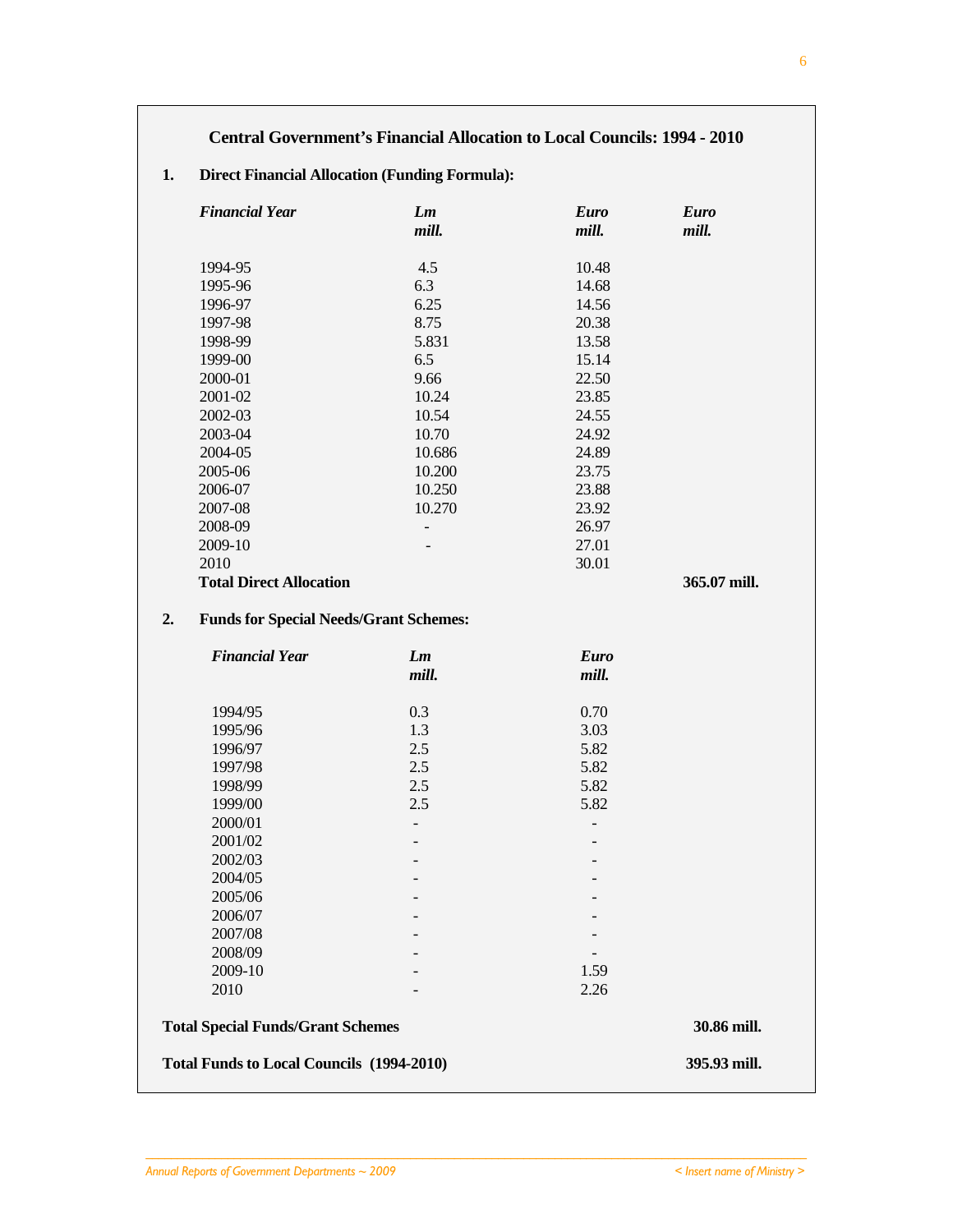

# **HUMAN RESOURCES – MAJOR ACTIVITIES**

#### **PERSONAL DEVELOPMENT OF COUNCIL MEMBERS, EXECUTIVE SECRETARIES AND STAFF**

An important local government reform initiatives was the assignment of a new function to the DLG; that of offering training and personal development activities to Council members, Executive Secretaries and staff. This new departmental objective has now been added to the already existing 3 objectives, namely: (i) to provide co-ordination with ministries, departments and other government entities that directly or indirectly affect the functions and operations of local government,; (ii) to provide guidance to Local Councils for uniformity of application as well as to facilitate their efficient and effective functioning; and (iii) to supervise Council's functions and operations to ensure that they operate within the framework of the law and approved policies and procedures.

### **TRAINING FOR LOCAL COUNCILLORS**

Following the election of new Councillors in June 2009, a training programme was organised by the DLG for the newly elected Councillors. The course was designed in a way to incorporate both knowledge of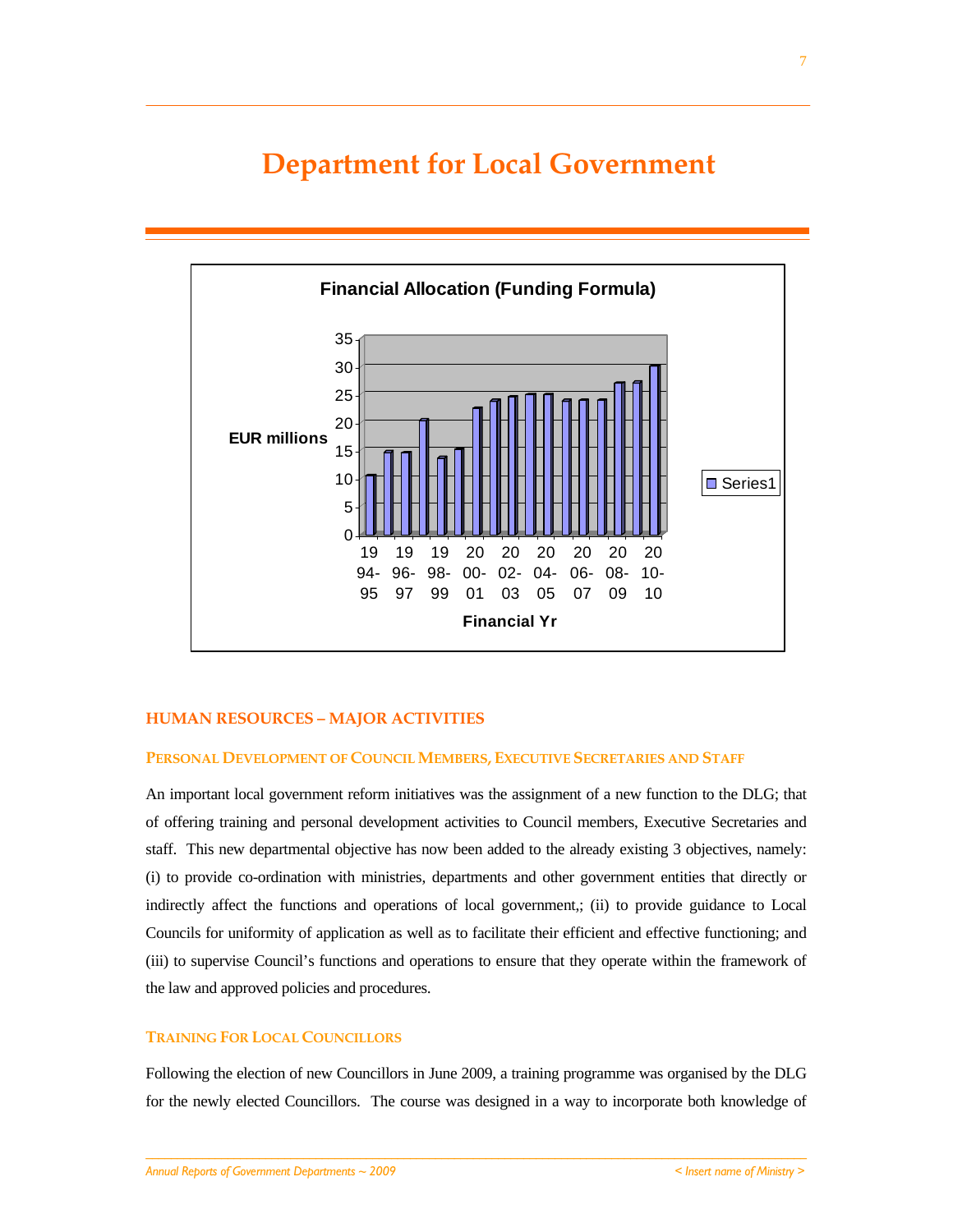legislation, regulations and procedures, as well as interpersonal skills. A total of 68 Councillors from Malta and Gozo attended this training programme. The course was structured as follows:

| Module 1 - | Local Councils Act (Chapter 363, Laws of Malta), the Standing Orders and Bye-     |
|------------|-----------------------------------------------------------------------------------|
|            | Laws                                                                              |
| Module 2 - | Financial Regulations, the Role of the Auditor General vis-à-vis local government |
| Module 3 - | Principles of Local Government, the Role of Council Member, the Role of the       |
|            | <b>Executive Secretary</b>                                                        |
| Module 4 - | Teamwork, Leadership Skills                                                       |

During 2009, and after having identified the need to give additional training to the Council political leaders the DLG also organised in conjunction with the Staff Development Organisation a series of workshops for Mayors and Deputy Mayors on *Managing with Leadership*. A total of 37 Mayors and Deputy Mayors attended this training programme.

### **TRAINING FOR LOCAL COUNCIL EXECUTIVE SECRETARIES**

During the same year, the *Managing with Leadership* programme was also organised for Executive Secretaries. A total of 28 Council Executive Secretaries attended this training programme.

# **TRAINING FOR LOCAL COUNCIL EMPLOYEES**

In 2009, the second series of training on *Front Office Skills* and *Customer Relations* was organised to Council front office staff. This programme was organised jointly with the Staff Development Organisation and was attended by 84 Council employees.

# **TRAINING FOR YOUTHS PARTICIPATING IN YOUTH LOCAL COUNCILS**

The DLG collaborated closely with the National Youth Council in the training programme for youths who have engaged to participate in Youth Local Councils. An intensive training programme was organised for the participating youths that incorporated subjects such as the Youth Local Council Project, experiences of a Mayor, an Executive Secretary and a Councillor as well as the Local Councils Act. The latter was presented by the Director (Local Government) and this generated a lot of interest and discussion among the participating youths who are deemed as potential future Mayors and Councillors.

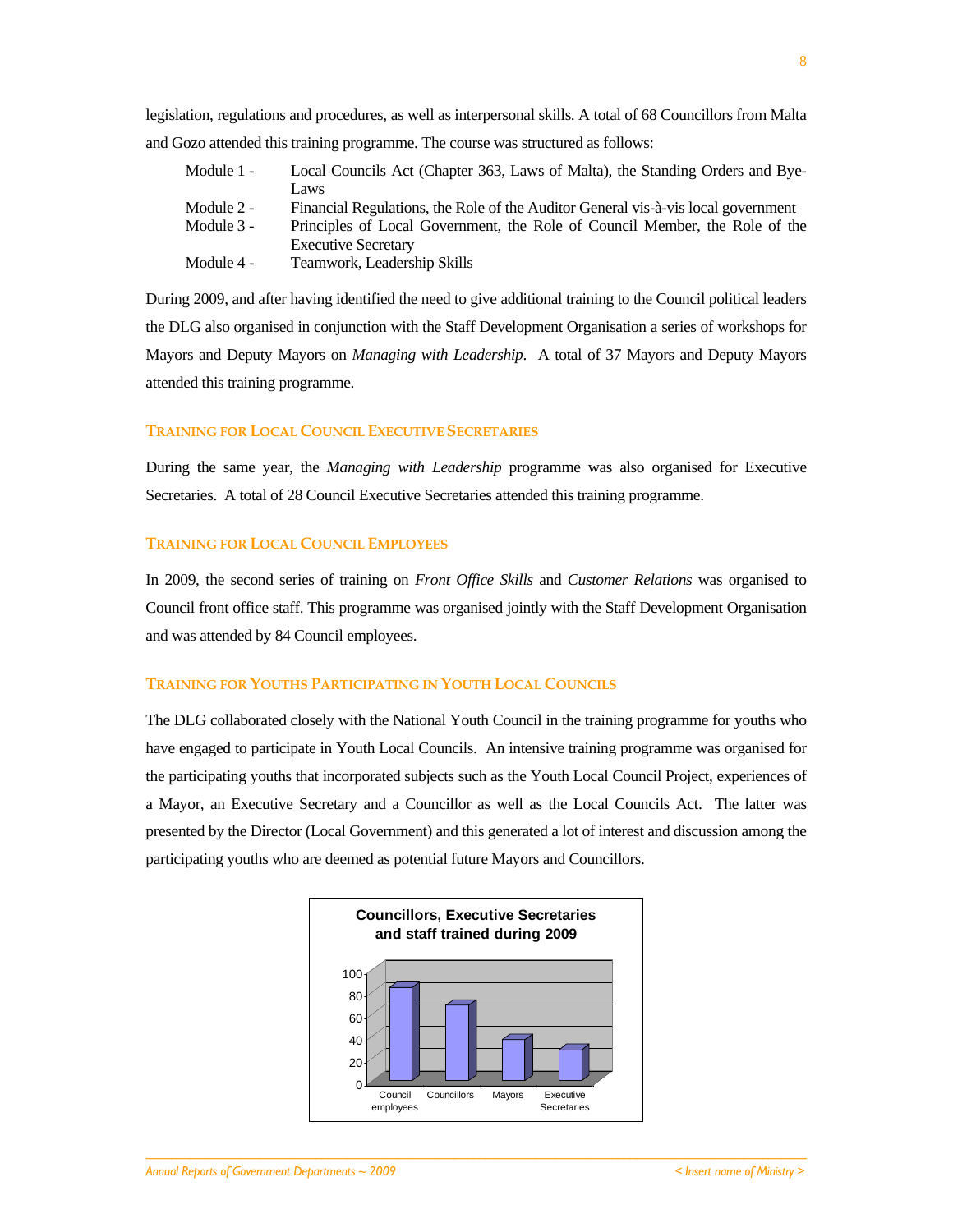#### **SEMINAR OR LOCAL COUNCILLORS ON THE GUARDIANSHIP DEEDS**

The Parliamentary Secretariat for Public Dialogue and Information in conjunction with the DLG organised a half day seminar for Local Councillors on the implications for Local Councils of the Guardianship Deeds legislation and procedure. The seminar was addressed by HE Dr Ugo Mifsud Bonnici, Parliamentary Secretary Chris Said, the President of the Local Councils Association, the Director Local Government, the Superintendent of Heritage and senior officials from the Government Property Division. Councillors whose remit included local heritage attended this highly informative and important seminar.

# **LOCAL DEVOLUTION ACTIVITIES**

#### DELEGATION OF ADMINISTRATION OF PUBLIC PROPERTY

During 2009, the administration of further government property was delegated to nine Councils. These were:

- o The delegation to the Xgħajra Local Council of two sites to be developed into a Sport Centre and a Recreational Centre
- o The delegation to the San Ġiljan Local Council of 2 sites to be developed into a recreational centre comprising a 5-a-side football pitch
- o The delegation to the Munxar Local Council of an extension to an already devolved site for the development of a playing field
- o The delegation to the Sannat Local Council of a site to be developed into a playing field and botanical gardens
- o The delegation of part of the Government School to the Għarb Local Council to be used as council administrative offices
- o The delegation to the Rabat (Gozo) Local Council of a playing field to be developed into a recreational centre
- o The delegation to the Kirkop Local Council of a site to be developed into a Primary Health Care Centre, NGOs Conference Hall, Archives and annex to the Social Security offices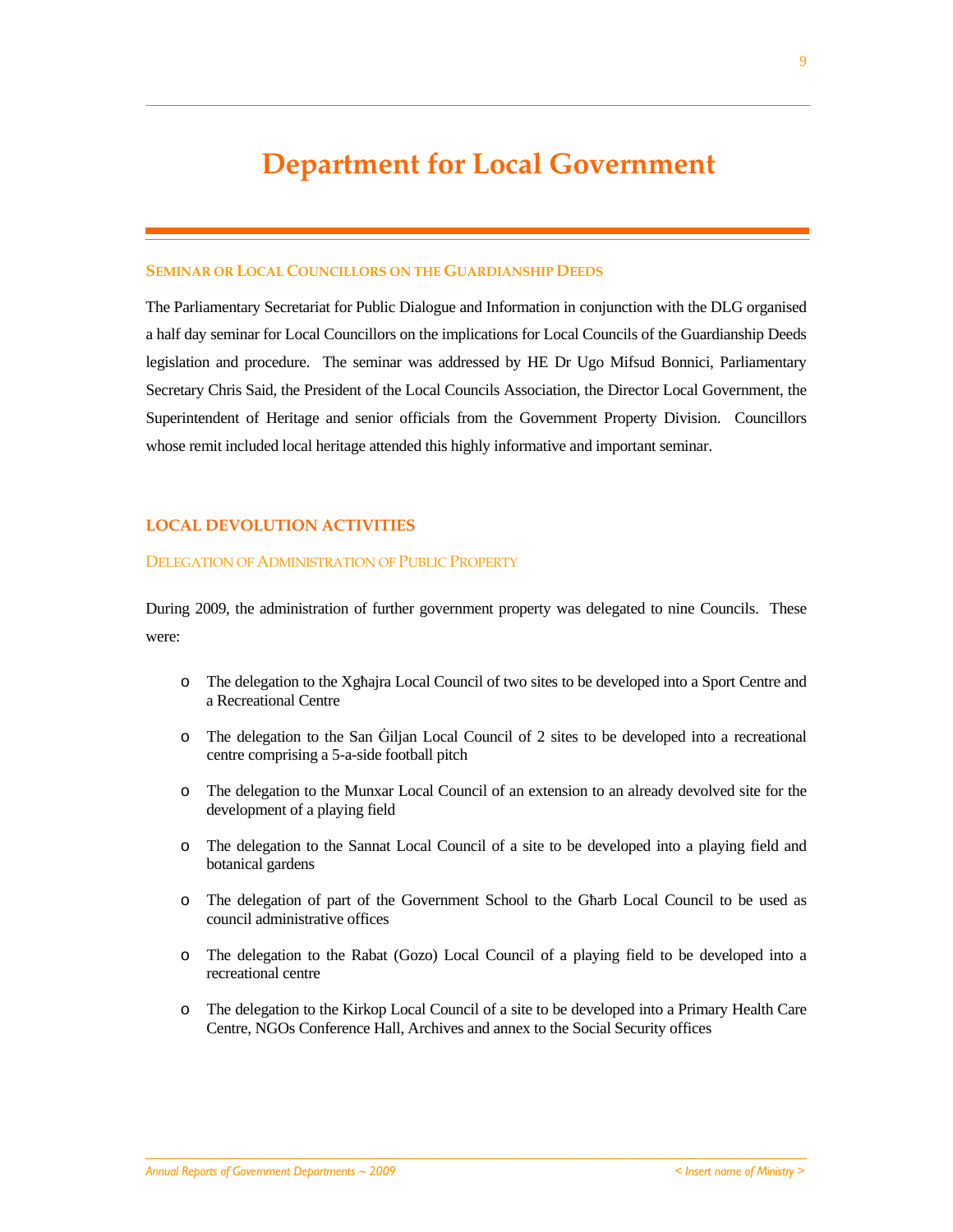- o The delegation to the Mellieħa Local Council of a Defence Post to be restored and used as a tourist attraction
- o The delegation to the Żurrieq Local Council of site to be developed into a centre to provide legal, social and tourist services

#### **DEVOLUTION OF BRANCH AND REGIONAL LIBRARIES**

The year under review also saw the additional delegation of administration of 2 branch and 1 regional library. Marsaxlokk and Kirkop were given the administration of the Branch Library within their localities, whereas the Paola Local Council assumed responsibility of the Regional Library within its locality. In addition, 3 Council took the initiative to set up a Branch library within premises owned or leased to them. These were the Ta' Xbiex, Msida and Xgħajra Local Councils. The total number of Local Councils administering a Branch or Regional Library amounts to 53.

# **LOCAL ENFORCEMENT**

#### **LOCAL ENFORCEMENT SYSTEM (LES)**

All the 68 Local Councils in Malta and Gozo now form part of the local enforcement system (LES). The DLG is responsible to oversee that the system works as flawlessly as possible. As part of its oversight, the department offers a customer care service with respect to LES issues. As part of the local government reform process, the LES system is also under review.

An online payment service of contraventions is also available on the following webpage http://www.gov.mt/frame.asp?l=1&url=http://www.les.gov.mt

#### **BOARD OF PETITIONS**

The Board of Petitions, whose Registry is manned by DLG officials, which was set up since January 2006 has, till the end of 2009 received 53,813 petitions. During 2009, a total of 18,608 petitions were received, that is an average of 360 petitions per week. At the end of 2009, the situation was the following: 9,204 (49.5%) petitions were accepted, 869 (4.5%) were partially accepted, 4,725 (25.4%) were refused, 16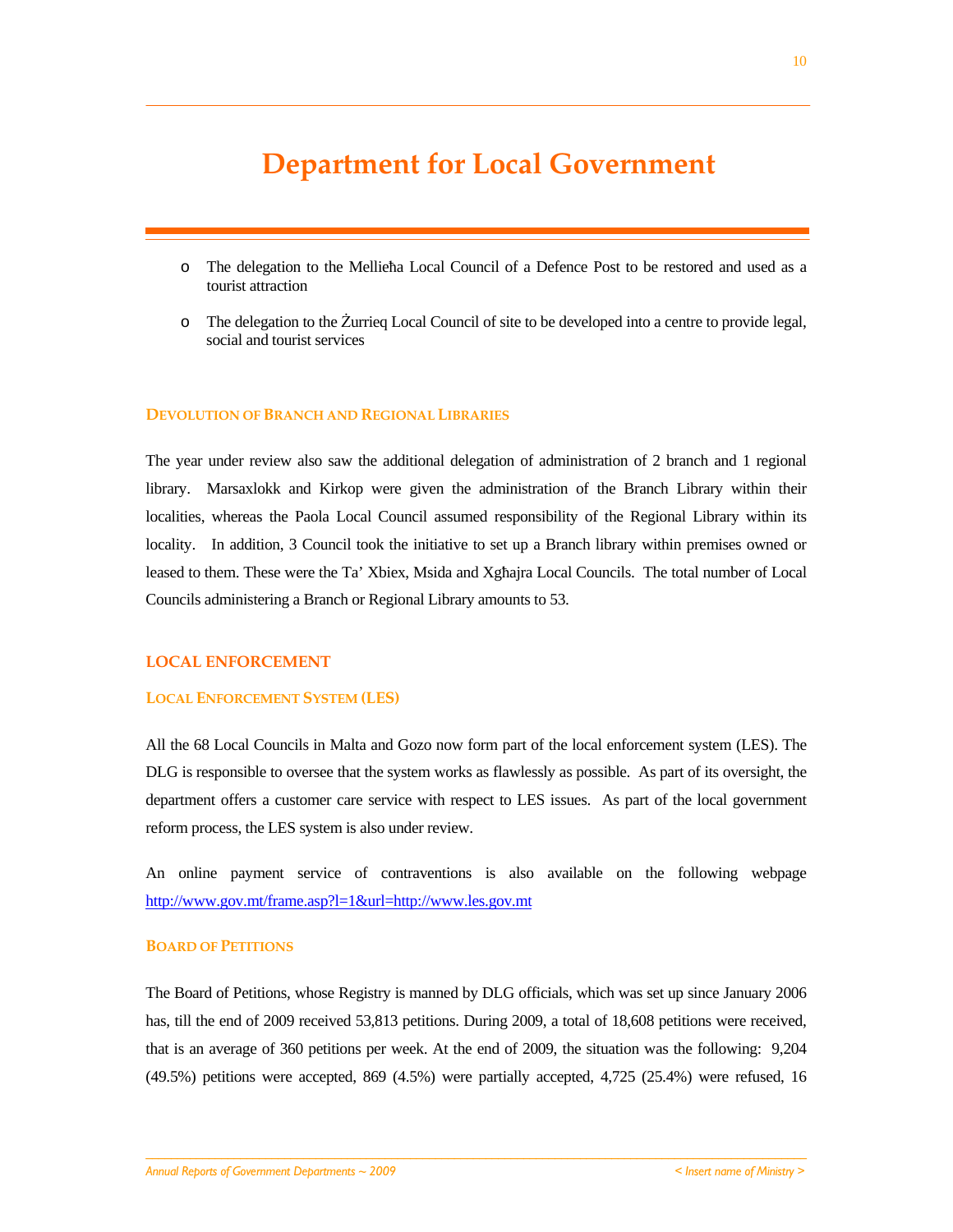(0.2%) abstained, 288 (1.6) were cancelled, 3,506 (18.8%) undecided petitions. The chart below gives a graphic illustration of this data.



# **MONITORING OF LOCAL COUNCILS**

# **MONITORING OF LOCAL COUNCILS AND ACTION TAKEN**

The monitoring of Local Council functions consist of scrutiny of Council decisions and documents, including financial documents, monitoring of Councils that had registered a deficit in their working capital in the previous financial year, and on site monitoring whenever deemed proper. During 2009, the Mosta Local Council was issued with a Formal Notice by the Prime Minister whereby the Council was requested to address several serious irregularities. Monitoring Officers attended Council meetings, prepared reports and action taken whenever Council decisions were not deemed in line with local government legislation.

During 2009, the Monitoring Unit also investigated several allegations made against Councils. In one instance the case was referred to the Police for further investigation, whereas some cases where also referred to the Auditor General to refer to the Local Government Auditors to verify in their audit work.

In those cases where Councils were found to have made irregular payments, corrective measures from the Councils concerned were requested, and in other instances financial deductions were effected from Government's subvention. The total amount of moneys withheld from 10 erring Councils during 2009 was of  $\in$  14,740.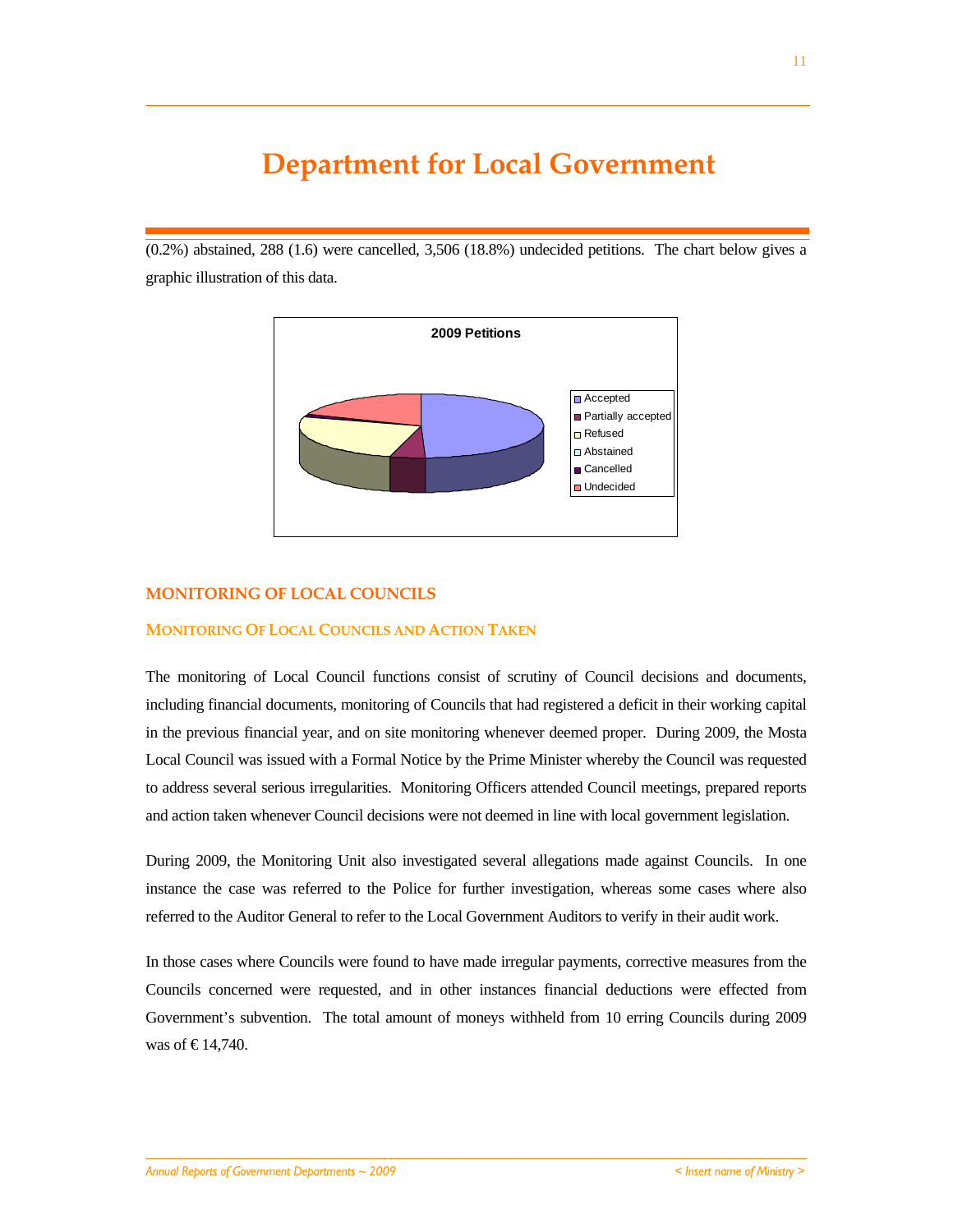# **LOCAL COUNCIL APPRAISAL**

#### **EFFICIENCY REPORTS**

#### **UPDATING OF LOCAL COUNCILS ASSET INVENTORY**

The Department's Field Services Unit carried out field surveys with respect to updating the local government assets in 14 localities. These included the update of verges within 6 localities (Marsaskala, Marsaxlokk, Mellieħa, Mġarr, Mosta, Mqabba), and traffic signs and markings in 8 localities (Żejtun, Kirkop, Kalkara, Iklin, Lija, Għargħur, Gżira, San Pawl il-Baħar).

# **LOCAL GOVERNMENT LEGISLATION**

### **LEGAL NOTICES**

During 2009, DLG was responsible for the preparation, vetting and publication of eleven legal notices concerning local government. These legal notices regulate: the Petitions Regulations requesting that petitions can only be made within one year from receipt of the notice of contravention, the regulations regarding activities requiring permit from Councils with respect to certain exemptions from payment, new Twinning Regulations, the increase of Local Council Executive members from six to nine and the inclusion of the regional concept, amendments to the Appeals Board from decisions taken by Councils with respect to Tenders, and the coming into force of provisions in the Act to Amend the Local Councils Act.

#### **APPROVAL OF NEW BYE-LAWS**

In 2009, 5 Councils issued Bye-Laws following approval of the Minister and vetting from the DLG. These were: the Use of Facilities Bye-Laws by the Isla Local Council, Outdoor Activities within the locality of Mellieħa, Use of Animal-drawn Carriages (Mdina Local Council Bye-Laws), and the Control of Pigeons Bye-Laws by the Gżira and Ħamrun Local Councils.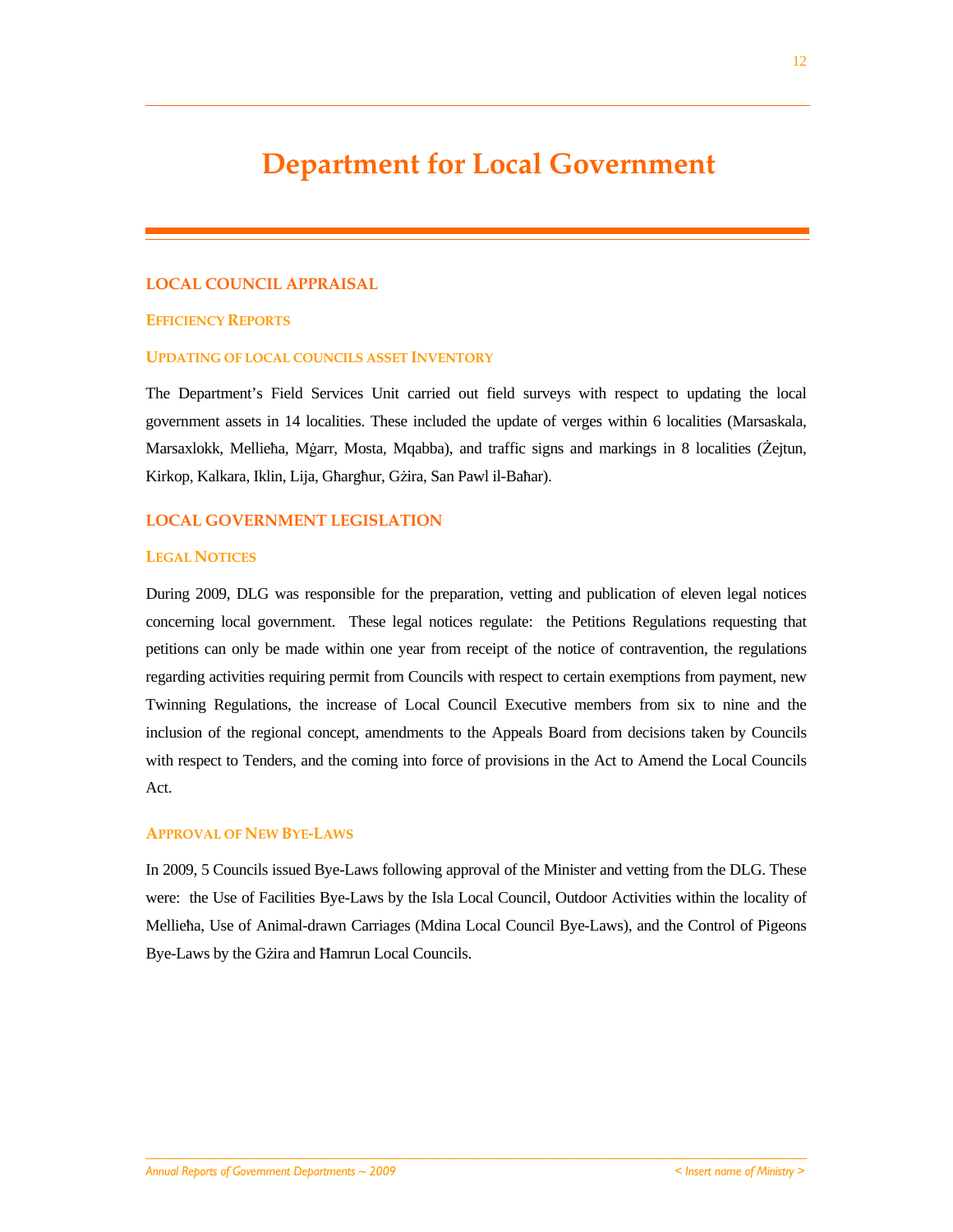#### **NEW INITIATIVES**

#### **CULTURAL EVENTS SCHEME**

As part of the measures undertaken by central government for the development of sustainable localities a fund amounting to  $\epsilon$ 141,500 was allocated for the first time in 2009 to assist Local Councils in the implementation of cultural activities held throughout the year. This scheme was in line with Government's policies objectives namely the Policy for Local Governance and the National Tourism Policy on the need to diversify the product offer, reduce seasonality and provide a better distribution of income within our localities.

A total of 38 applications were received (26 from Local Councils in Malta and 12 from Gozo Councils). 3 Councils submitted more than one application (Birgu - 5, Qormi - 4, u Tarxien - 2). A total of 28 Councils were granted financial allocation (14 Councils in Malta, and 12 Gozo Councils).

# **CLEAN LOCALITIES REWARD**

A new scheme, called *Premju Lokalitajiet Indaf* was also organised for the first time in 2009 and all Local Councils were invited to participate. Participating Councils were also entitled to part refund of expenses for activities held together with cash prizes. The criteria for adjudication and the maximum points were clearly laid out in the circular issued to all Councils. These were: (i) the general cleanliness in the locality; (ii) educational campaigns; (iii) citizen complaints; (iv) activities organised for local citizens and local organisations; (v) enforcement of littering offences; (vi) state of cleanliness in playing fields and public gardens; (vii) waste separation schemes; (viii) state of cleanliness of Bring-In-Sites; (ix) adequate and quality of litter bins; and (x) innovative ideas and other initiatives with respect to cleanliness in the locality. 30 Councils participated in this scheme, and a total of  $\epsilon$  200,000 were given by way of refund of expenses and prizes.

#### **SPECIAL FUNDS FOR LOCALITIES WITH SPECIAL NEEDS**

This new scheme was issued in April 2009. These Special Funds were intended for the special needs of localities. Applicant Councils had to justify the special need in their application, attaching also a balance sheet and a statement of commitments, and Council's additional income from government's subvention. A total of 87 applications were received from 37 Councils. The original amount allocated for this scheme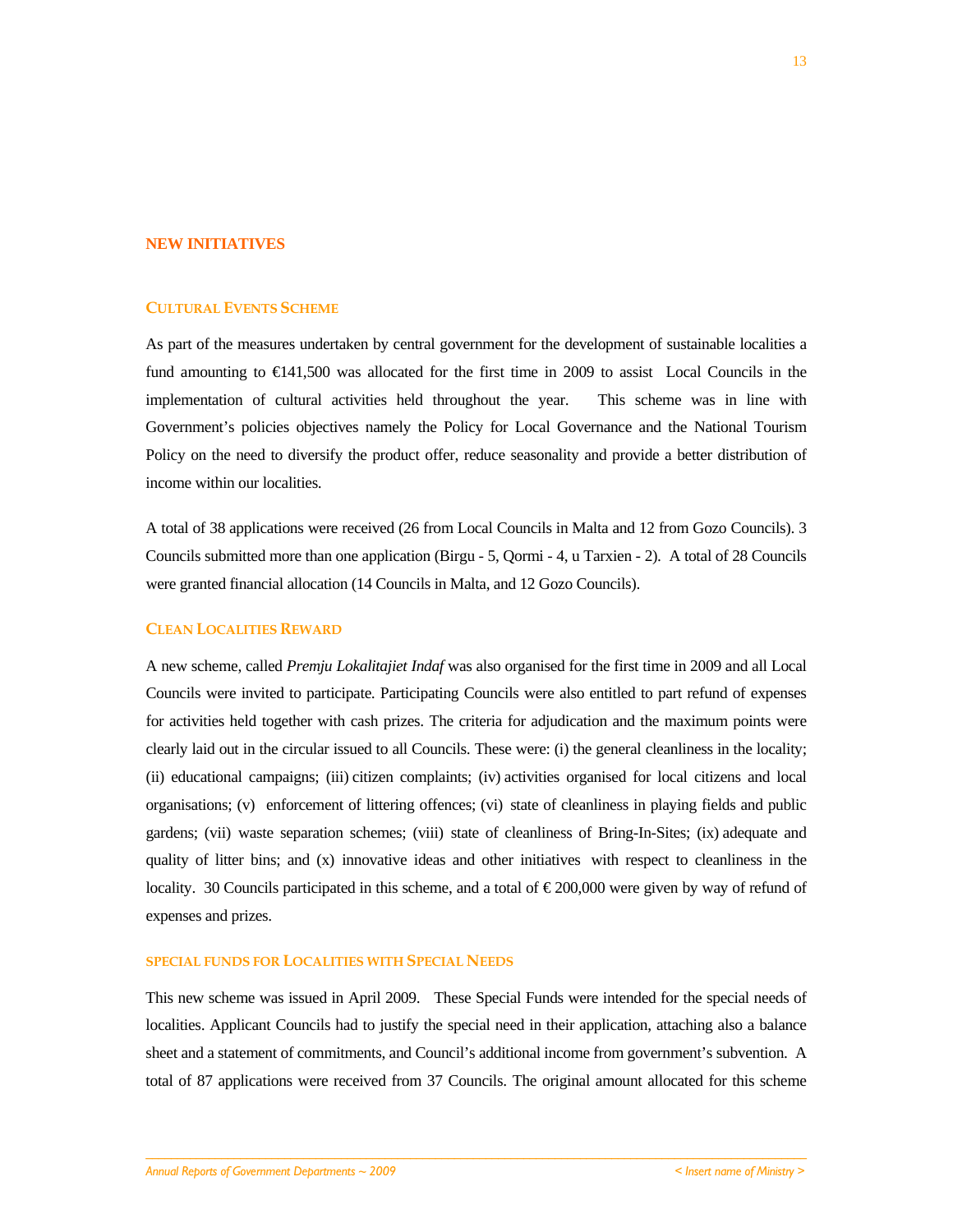was of € 500,000, which was eventually increased to € 565,000 to enable a total of 20 Councils to benefit from this scheme.

### **SPECIAL FUNDS SCHEME**

This grant scheme was launched in August 2009. The scheme was aimed at assisting Councils to carry out projects or initiatives of a particular nature, provided that such activity was within the competence of the Council. The criteria for evaluation were the following: proposed projects helped in better achieving the concept of sustainable localities; projects that could be started immediately were to be given preference over others that still had to obtain the necessary permits from the competent authorities; an estimate of costs was to be submitted with the application; Councils that had benefited from less than 10% increase in their financial allocation when compared to the previous year were to be given preference; and the maximum grant to be given was not to exceed 50% of the total cost of the project.

A total of 79 applications were received from 31Councils and the total amount of financial grant amounted to € 250,000.

# **EU CO-FINANCING FUND SCHEME**

By means of a circular issued in February 2009, Local Councils were informed that in line with what was stated in the Budget Speech, central Government was allocating the sum of  $\epsilon$  303,000 to assist Councils to apply for EU projects. This scheme was intended to provide financial assistance for Council's with respect to the co-financing part pertaining to the Council. 17 Councils and the Local Councils Association submitted a total of 21 applications.

#### **SUSTAINABLE DEVELOPMENT STRATEGY STUDY SCHEME**

This scheme was issued as part of the measures being undertaken by central government for the development of sustainable localities. Applicant Councils had to submit a project proposal for a Sustainable Development Strategy study. The original amount allocated under this scheme was of € 50,000 for 2 projects, which was eventually increased to € 75,000 for 3 projects.

### **ACCESSIBILITY SCHEME**

This scheme was also issued as part of the measures being undertaken by central government for the development of sustainable localities. An original budget of €100,000 was allocated for this scheme to assist in making Local Councils' premises and public spaces within localities more physically accessible to the community. The amount was eventually increased to  $\in$  155,000. 32 Local Councils and the Local Councils Association submitted a total of 38 applications of which 19 were successful.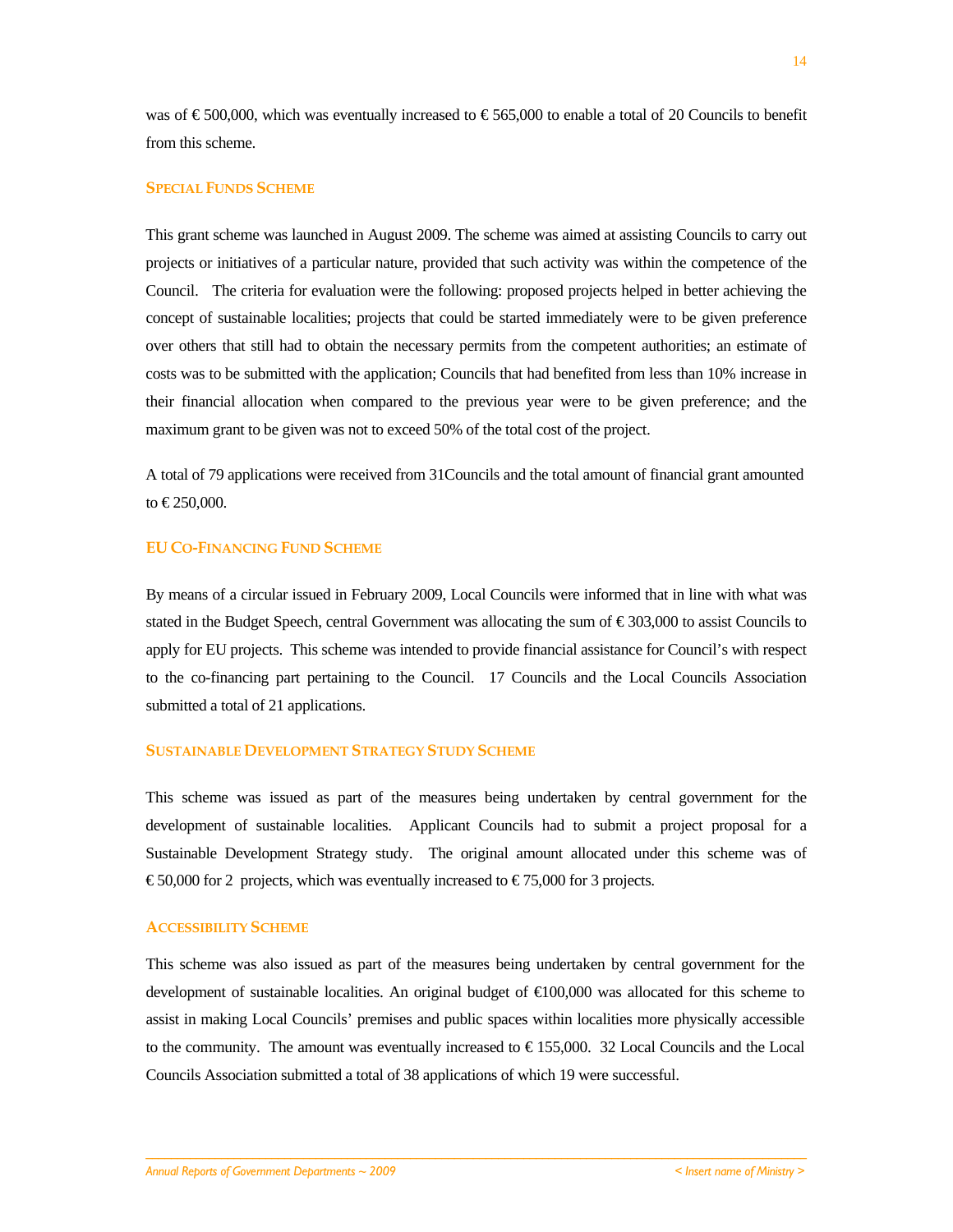#### **SPORT INITIATIVES SCHEME**

In January 2009 the Sport Initiatives scheme was launched jointly between the Parliamentary Scretariat for Public Dialogue and Information and the Parliamentary Secretary for Youth and Sport. This initiative was part of the measures being undertaken by central government to increase sports participation within the local communities and in view of Central Government's strategy for the development of sustainable localities. A fund amounting to €60,000 was allocated to assist Local Councils in the implementation of sport initiative/s held throughout 2009. A total of 44 Councils applied under this scheme.

### **ENERGY SAVING INITIATIVES SCHEME**

This scheme was launched in December 2008 and adjudicated during 2009 with the aim of financially assisting Councils to carry out the specific function of safeguarding the locality's rural and urban environment. The scheme was also in line with the sustainable localities concept. A total of 44 Councils applied under this scheme, including a consortium made up of 15 Councils. The original ammount allocated for this scheme was of € 180,000 which was eventually increased to € 315,000.

# **LOCAL ENTERPRISE AND GREEN CHALLENGE AWARDS**

As part of the measures undertaken by central government for the development of sustainable localities a fund amounting to  $\epsilon$ 200,000 was allocated for two schemes; one focusing on the awarding of initiatives undertaken within localities which during these past two years assisted and incentivised businesses within respective localities. And another scheme focusing on the Local Councils Green Challenge Award for initiatives undertaken for the embellishment of the local environment.

Seventeen Councils submitted their application under the Local Enterprise AwardScheme, and 24 Councils submitted an application under the Green Challenge Award Scheme. Under the Local Enterprise Award Scheme, 8 Councils received a grant of  $\epsilon$  5,000, the semi-finalist (Birgu) received an award of € 10,000 and the winning Council (Mellieha) received an award of € 40,000. Under the Green Challenge Award Scheme, another 8 Councils were awarded the sum of € 5,000, the semi-finalist Council (San Lawrenz) received an award of  $\epsilon$  10,000 and the winning Council (H'Attard) was awarded  $\epsilon$  40,000. Councils were also given a trophy and the award ceremony was aired on the national television station.

### **CODE OF GOOD PRACTICE FOR LOCAL GOVERNMENT**

Following consultations with key stakeholders and extensive research of local government good practice documents of other EU and Council of Europe Member States, the Department prepared a working document titled *Code of Good Practice for Local Government*. This document was further discussed with the LCA and the ASKLM and a final document was published in mid 2009. The code is aimed at assisting in achieving effective and efficient functions and operations within Local Councils and comprises the